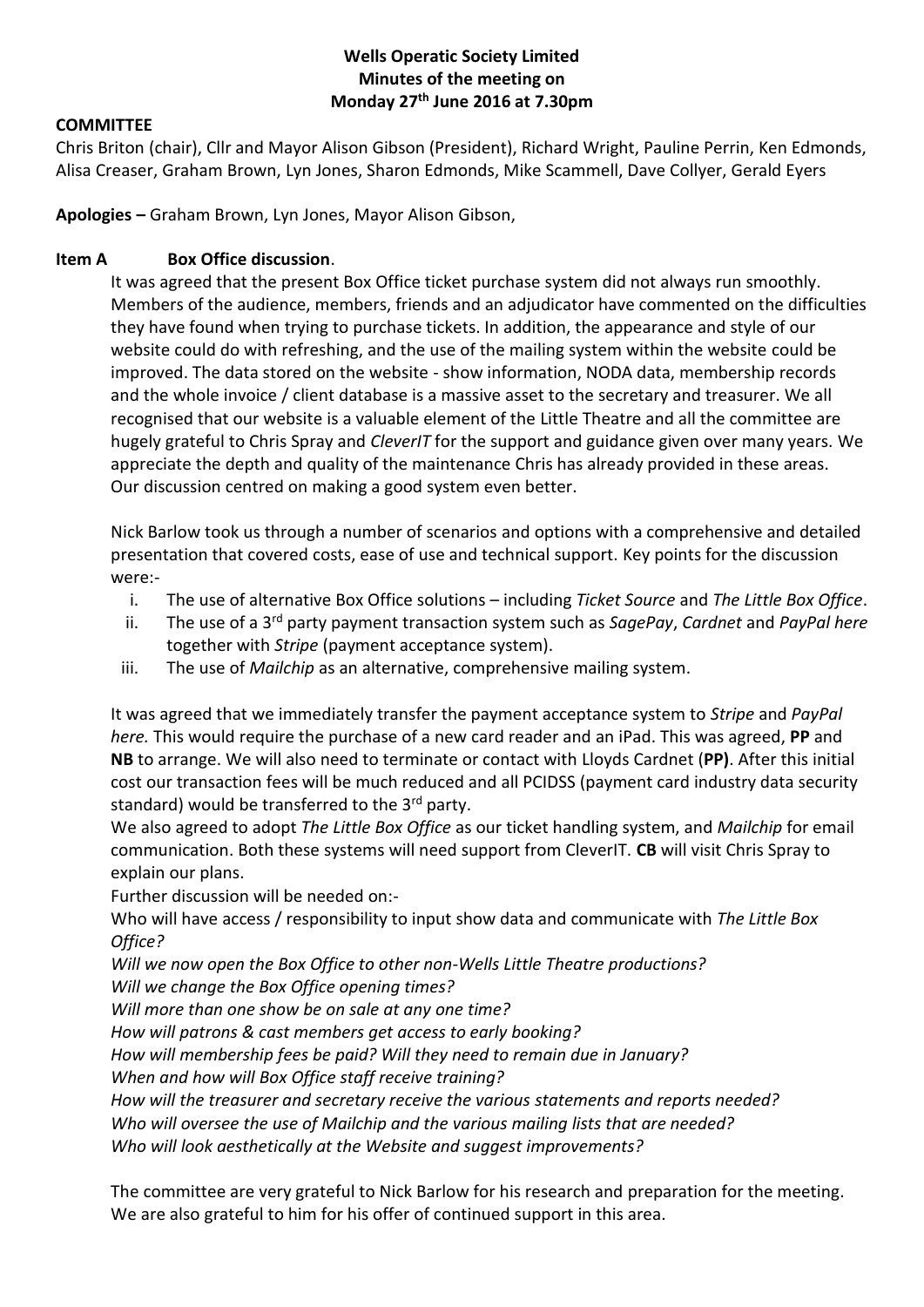The discussion above took the majority of the meeting and so it was agreed that a number of items would be transferred to the next committee meeting.

# **1. Minutes of the last meeting –** agreed

# **2. Matters Arising**

Details and dates for the Mayor's Fundraising events-

- i. We would organise and run a Mayor's Charity Quiz Night and Supper at the Town Hall on **Sat 22nd October 2016, 7.30pm**. We will provide and run a bar (**RW**), **KE** will arrange a quiz master, we will organise tickets **PP.** It might be necessary to set up on the Friday – because the Market makes it difficult to access on the Saturday. Arthritis Care will support arrangements.
- ii. We will support (on the door etc) a Wells City Band concert at the Town Hall. Depending on the date it might be possible to also provide the bar, we could arrange publicity, and ticket sales if needed; Date now agreed as **Sat 8th April 2017, 7.30pm**
- iii. And we will support another event organised and run by Arthritis Care.
- a. Open Day arrangements all in hand. GE has emailed committee the full details. **Sat 16th July 2.30pm-5pm**, Tea, Tours and Tasters. The Mayor will attend and provide some cake! **GE**

# **3. Correspondence**

- a. Ben Williams **Wells Comedy Festival**, (June 3-5). Comments Wi-Fi not strong enough to get into the auditorium, and the whole scanning process was a bit slow. Glastonbury Ales bar sales on the Saturday and Sunday seemed to work well, they took £1500 giving us 10%, i.e. £150. Posters from 2016 and 2015's - framed and displayed. 26th-28th May 2017 is booked. (no discussion B/f to next meeting)
- b. Arts Council reply RW The Arts Council have turned down our application. The main reason was because, as we feared, they were not convinced of the 'public engagement' aspect. Pit project meeting next week. (no discussion B/f to next meeting)

# **4. Treasurer's Report**

- a. Box Office. See item **A** above
- b. BOVTS A Midsummer Night's Dream 62% sales, took £872
- c. Membership payment dates / annual renewal do we have to stick with January?? **GE** (no discussion B/f to next meeting)

### **5. Membership**

- a. New members waiting to receive Twelfth Night applications. **RW**
- b. AGM **Friday 24th March 2017.**
- c. Dinner Dance date and time to be confirmed **AC** (no discussion B/f to next meeting)

### **6. Publicity**

(No discussion B/f to next meeting)

# **7. Theatre Renovations**

- a. The Stage and Pit Project. update **RW /DC**. As 3b above
- b. Bar lighting **MS** (no discussion B/f to next meeting)
- c. Rostrum to go in Bar this will go ahead when needed. **GB**
- d. Roof and gutters we agreed to ask Mark Wall to inspect and recommend any work that needed to be done. Waiting to hear. **GE** (no discussion B/f to next meeting)
- e. PAT testing **MS** (no discussion B/f to next meeting)
- f. Maintenance plan. CB asked that this is added to this agenda. **GE.** Plan attached to the minutes so that committee can read before next meeting.
- g. The Front Gate has been repaired, Thanks to Terry Ricketts and Angelo. **GE**